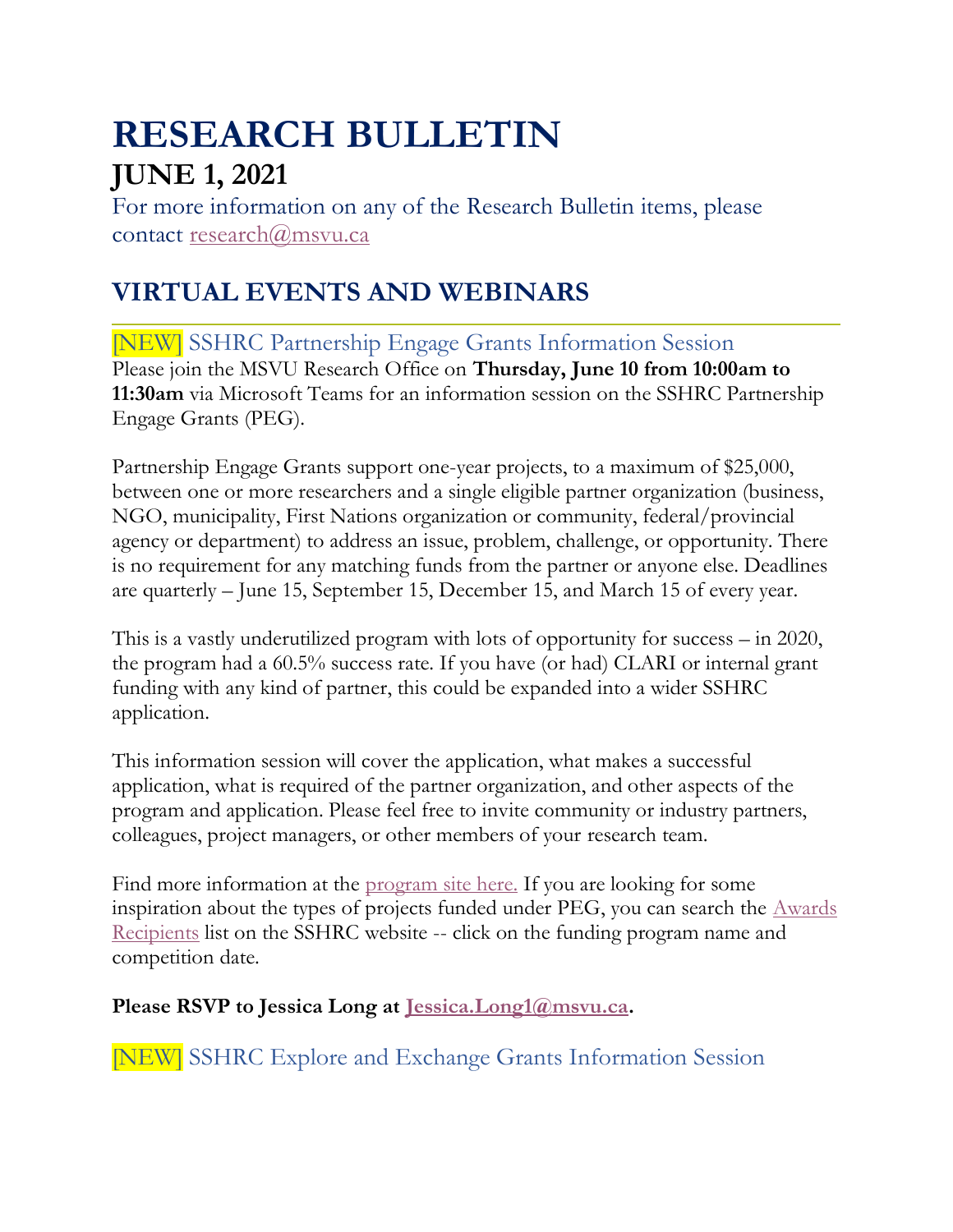Please join the MSVU Research Office on **Tuesday, June 15 from 10:00am to 11:30am** via Microsoft Teams for an information session on the SSHRC Explore and Exchange Grants.

SSHRC Explore and Exchange Grants are internal grants that provide support for small-scale research projects and knowledge exchange or mobilization activities that fall under SSHRC's mandate. Administered at the university level, SSHRC Explore and Exchange grants are subject to competitive adjudication by the Committee on Research and Publications.

Come learn more about SSHRC Explore and Exchange grants, the application and adjudication process. If you're looking for an internal grant to hire a student or disseminate your research, this information session is for you!

SSHRC Exchange and Explore grants are financed from an annual grant made to the Mount by SSHRC in general support of research and scholarly work that falls under SSHRC's mandate. Full-time faculty and librarians are eligible to apply for this opportunity.

#### **Please RSVP to Jessica Long at [Jessica.Long1@msvu.ca.](mailto:Jessica.Long1@msvu.ca)**

#### [NEW] SickKids Research Integrity Symposium Series 2021

#### **Research Integrity in Academic Publishing: how bad science spreads and what we all can do about it**

Dr. Serge Horbach, PhD., Danish Centre for Studies in Research & Research Policy, Aarhus University

#### **Wednesday, June 16, 2021, 10:00am-11:30am EDT**

Increasingly, concerns about bad science spreading in the academic literature are being voiced. Traditionally, journal peer review is considered one of the ways to prevent this, maintaining academic standards and acting as science's most prominent form of self-regulation. However, the system's effectiveness is increasingly called into question. During this interactive session, we will explore how bad science spreads through the academic literature and what we, as readers, authors, and reviewers in our daily practices can do to prevent that.

REGISTER NOW! [https://zoom.us/webinar/register/WN\\_IAZJbeVUQZ-Lyjr\\_tJvNXQ](https://zoom.us/webinar/register/WN_IAZJbeVUQZ-Lyjr_tJvNXQ) Questions? Email [research.integrity@sickkids.ca](mailto:research.integrity@sickkids.ca)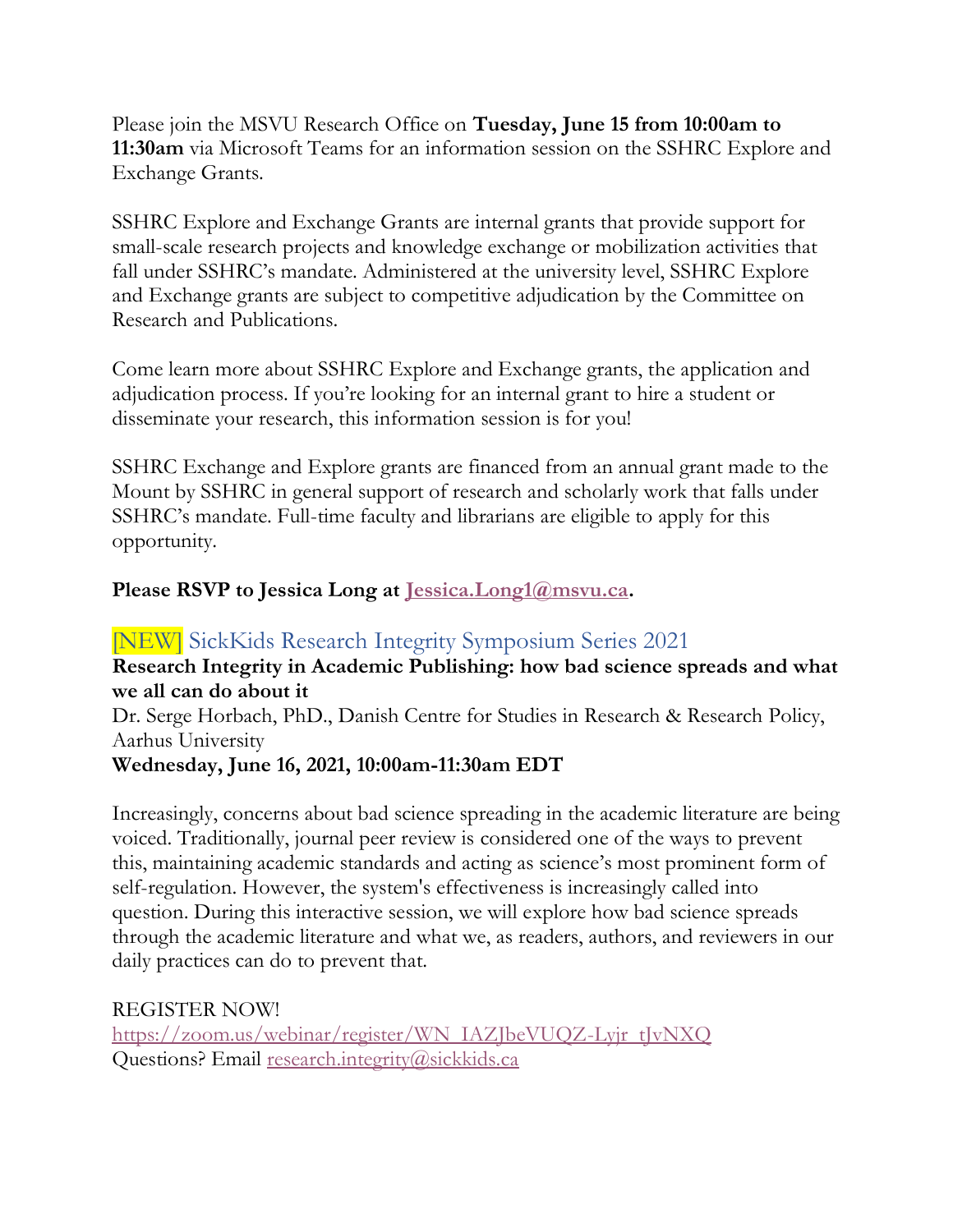# **FUNDING OPPORTUNITIES**

### [NEW] Tri-Agency Interdisciplinary Peer Review Mechanism and Related Grants

The tri-agencies have recently launched a one year pilot of a tri-agency [interdisciplinary peer review mechanism.](https://cihr-irsc.gc.ca/e/52470.html) There are three points of entry for review at this committee, shown below. Applicants should submit their application to the funding opportunity that best supports the research project's dominant research discipline or area. SSHRC and CIHR are not creating new opportunities for this peer review mechanism; selecting this committee will be included in the drop-down menu for Insight and Project Grants.

| <b>SSHRC Insight Grants</b>                 | <b>CIHR Fall 2021 Project</b><br>Grant        | <b>NSERC Discovery</b><br><b>Horizons Grant</b> |
|---------------------------------------------|-----------------------------------------------|-------------------------------------------------|
| <b>Full Application:</b> October<br>1, 2021 | <b>Registration:</b> August 2021              | <b>Letter of Intent:</b> June 15,<br>2021       |
|                                             | Full<br><b>Application:</b> September<br>2021 | <b>Full Application:</b> October<br>18, 2021    |
|                                             | <b>Committee Meeting: Winter 2022</b>         |                                                 |
|                                             | <b>Notices of Decision:</b> Spring 2022       |                                                 |

### [NEW] NSERC Announces \*New\* Discovery Horizons Grant

NSERC is launching a pilot funding opportunity to support investigator-initiated individual and team projects that broadly integrate or transcend disciplines to advance knowledge in the natural sciences and engineering (NSE). Full applications submitted to this NSERC program will be reviewed by a tri-agency interdisciplinary peer review committee.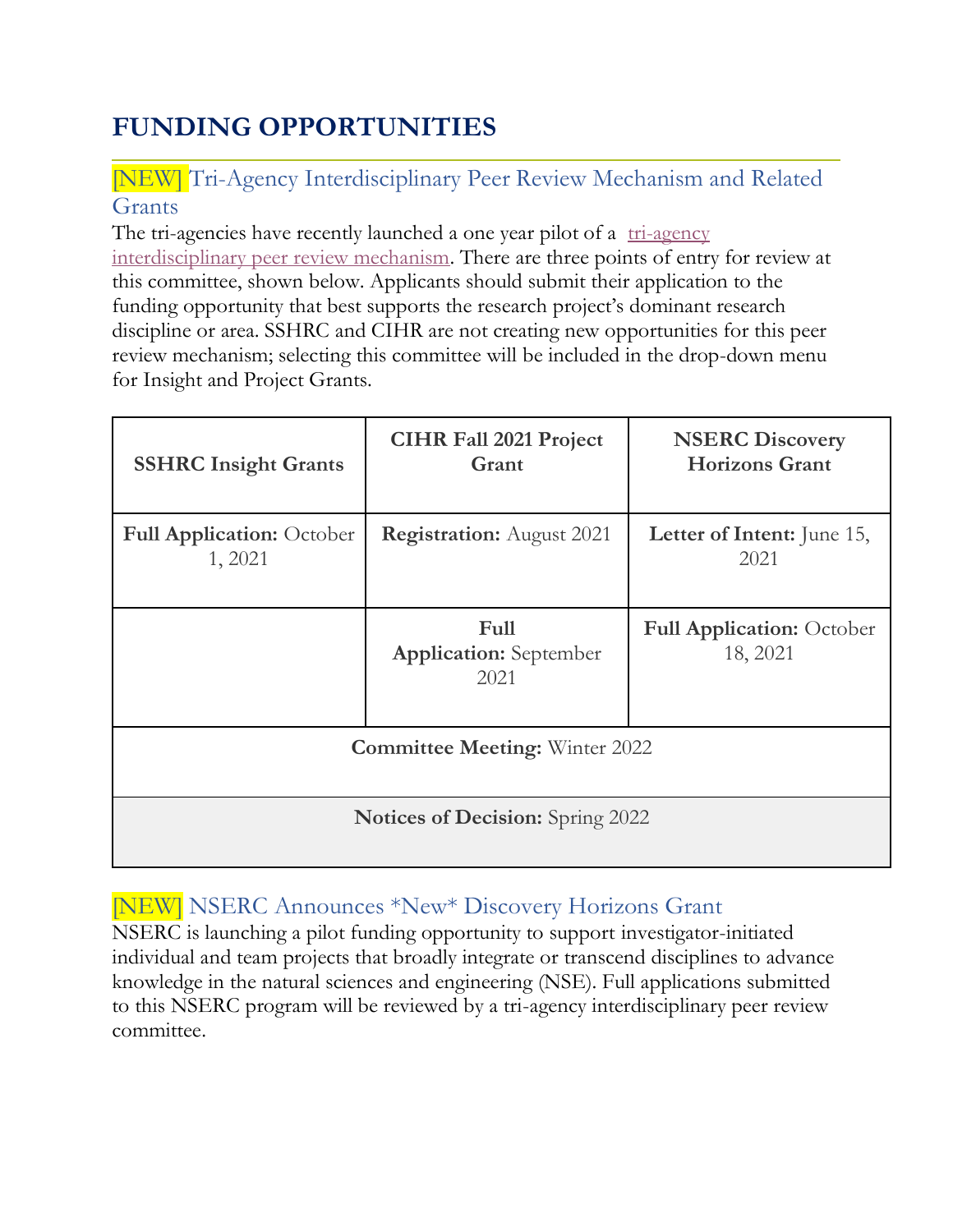In partnership with the Canadian Institutes of Health Research (CIHR) and the Social Sciences and Humanities Research Council of Canada (SSHRC), NSERC is [piloting](https://www.sshrc-crsh.gc.ca/news_room-salle_de_presse/latest_news-nouvelles_recentes/2021/pilot_committee_interdisciplinary_research-comite_pilote_recherche_interdisciplinaire-eng.aspx) this new interdisciplinary peer review mechanism.

The [Discovery Horizons program](https://www.nserc-crsng.gc.ca/Professors-Professeurs/Grants-Subs/DH-HD_eng.asp) provides NSERC's entry-point to the [tri-agency](https://cihr-irsc.gc.ca/e/52470.html)  [interdisciplinary peer-review mechanism.](https://cihr-irsc.gc.ca/e/52470.html) It supports Discovery research projects that would significantly benefit from being assessed by a tri-agency interdisciplinary peer review committee, and aims to:

- 1. answer NSE research questions that are best addressed through interdisciplinary approaches,
- 2. advance NSE disciplines through cross fertilization and new ways of thinking about research questions, ideas and frameworks; approaches and methods; platforms, tools and infrastructure; people, partners and trainees, and
- 3. provide leading-edge NSE training for highly qualified personnel (HQP) in interdisciplinary research environments.

Discovery Horizons grants are expected to be between \$50,000 and \$100,000 per year. For this pilot year, NSERC is expecting to award 10 to 20 grants.

The deadline for letters of intent is **15 June 2021.**

For more information, please contact [horizons@nserc-crsng.gc.ca.](mailto:horizons@nserc-crsng.gc.ca)

### [NEW] Interagency Grant Calendar

Canada's federal research funding agencies—the Canadian Institutes of Health Research (CIHR), the Natural Sciences and Engineering Research Council (NSERC) and the Social Sciences and Humanities Research Council (SSHRC)—together with the Canada Foundation for Innovation (CFI), offer a wide-range of funding opportunities for researchers, postdoctoral fellows, graduate students, and research institutions.

The integrated calendar lists the principal funding opportunities offered by the four agencies, including agency-specific programs and ones that are jointly administered. The table includes links to the related program web page for more information on each opportunity. The Search tool and filters can be used to quickly return results of specific interest, such as agency-specific or interagency programs with upcoming deadlines.

[NEW] Notification of Intent to Apply – Discovery Grants & Subatomic Physic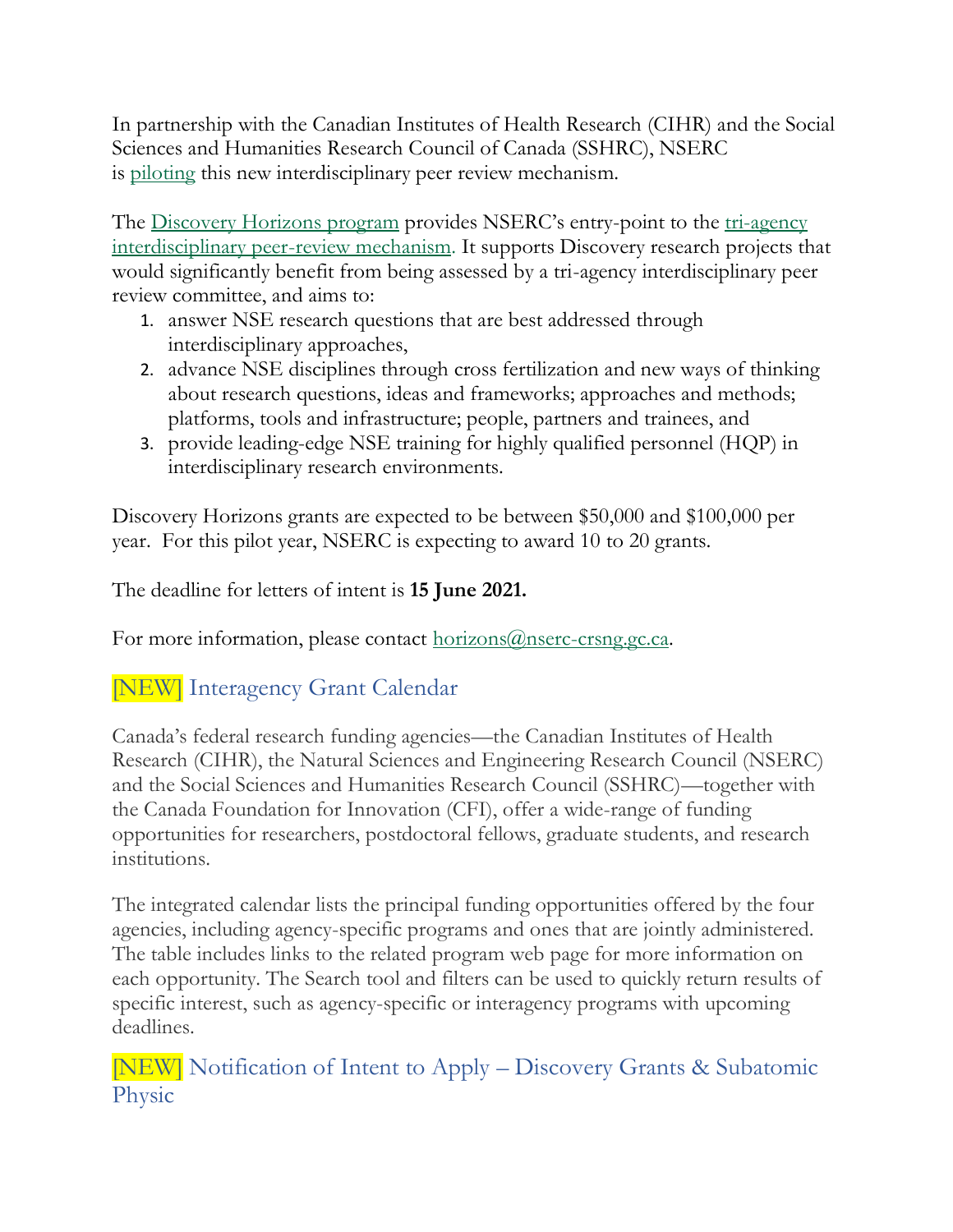This message signals the start of another competition cycle. Researchers who intend to apply for a Discovery Grant (DG), Subatomic Physics Discovery (SAP-DG), Major Resources Support (SAP-MRS), or Category 2 or 3 Research Tools and Instruments (SAP-RTI) in the 2022 competition must submit a Notification of Intent to Apply (NOI) by the deadline date of Tuesday August 3, 2021, 8:00 p.m. (ET). We ask that you monitor the status of the NOIs in the Research Portal regularly and follow up with researchers who may have started but not completed the process.

Discovery Grant NOI now available on Research Portal [\(https://tinyurl.com/zk4nnrx\)](https://tinyurl.com/zk4nnrx). Deadline date August 3, 2021, 8pm (ET).

Subatomic Physics NOI now available on Research Portal [\(https://tinyurl.com/y9hxx7uy\)](https://tinyurl.com/y9hxx7uy). Deadline date August 3, 2021, 8pm (ET).

The Early Career Researcher (ECR) option for Discovery Grant extension with funds process will commence end of May.

### [NEW] New Funding Opportunity – ICF Ideas Lab

SSHRC 's [Imagining Canada's Future](https://www.sshrc-crsh.gc.ca/society-societe/community-communite/Imagining_Canadas_Future-Imaginer_l_avenir_du_Canada-eng.aspx) (ICF) initiative has launched the *[ICF Ideas](https://www.sshrc-crsh.gc.ca/funding-financement/programs-programmes/ideas_lab-carrefour_d-idees-eng.aspx)  [Lab](https://www.sshrc-crsh.gc.ca/funding-financement/programs-programmes/ideas_lab-carrefour_d-idees-eng.aspx)*, an exciting new pilot funding opportunity for scholars from all disciplines who are interested in developing innovative solutions to global challenges in collaboration with others.

In the *ICF Ideas Lab*, researchers from across Canada will come together in a virtual workshop to address the global challenge of [Living within the Earth's Carrying](https://horizons.gc.ca/en/2018/10/19/the-next-generation-of-emerging-global-challenges/#living-within)  [Capacity](https://horizons.gc.ca/en/2018/10/19/the-next-generation-of-emerging-global-challenges/#living-within) with a dedicated focus on "Canada and the Circular Economy."

At the workshop, participants will form research teams and develop ground-breaking project ideas with the potential to inform policies and programs addressing the needs of diverse sectors throughout Canada. Following the workshop, teams with the most promising project ideas will be invited to apply for funding; up to 3 grants of up to \$250,000 will be awarded by March 2022, for two years.

We invite you to disseminate this call widely. More information about the *ICF Ideas Lab* can be found on the [ICF webpage.](https://www.sshrc-crsh.gc.ca/society-societe/community-communite/ifca-iac/icf_ideas_lab-iac_carrefour_d-idees-eng.aspx) An English-language webinar will be held on May 19 to answer questions about the funding opportunity; more details will be posted on the [Upcoming Webinar page](https://www.sshrc-crsh.gc.ca/funding-financement/webinars-webinaires/index-eng.aspx) shortly.

The deadline for Expressions of Interest for the workshop is **July 16, 2021**. For more information on the call, please contact: [KSG-SSC@sshrc-crsh.gc.ca.](mailto:KSG-SSC@sshrc-crsh.gc.ca)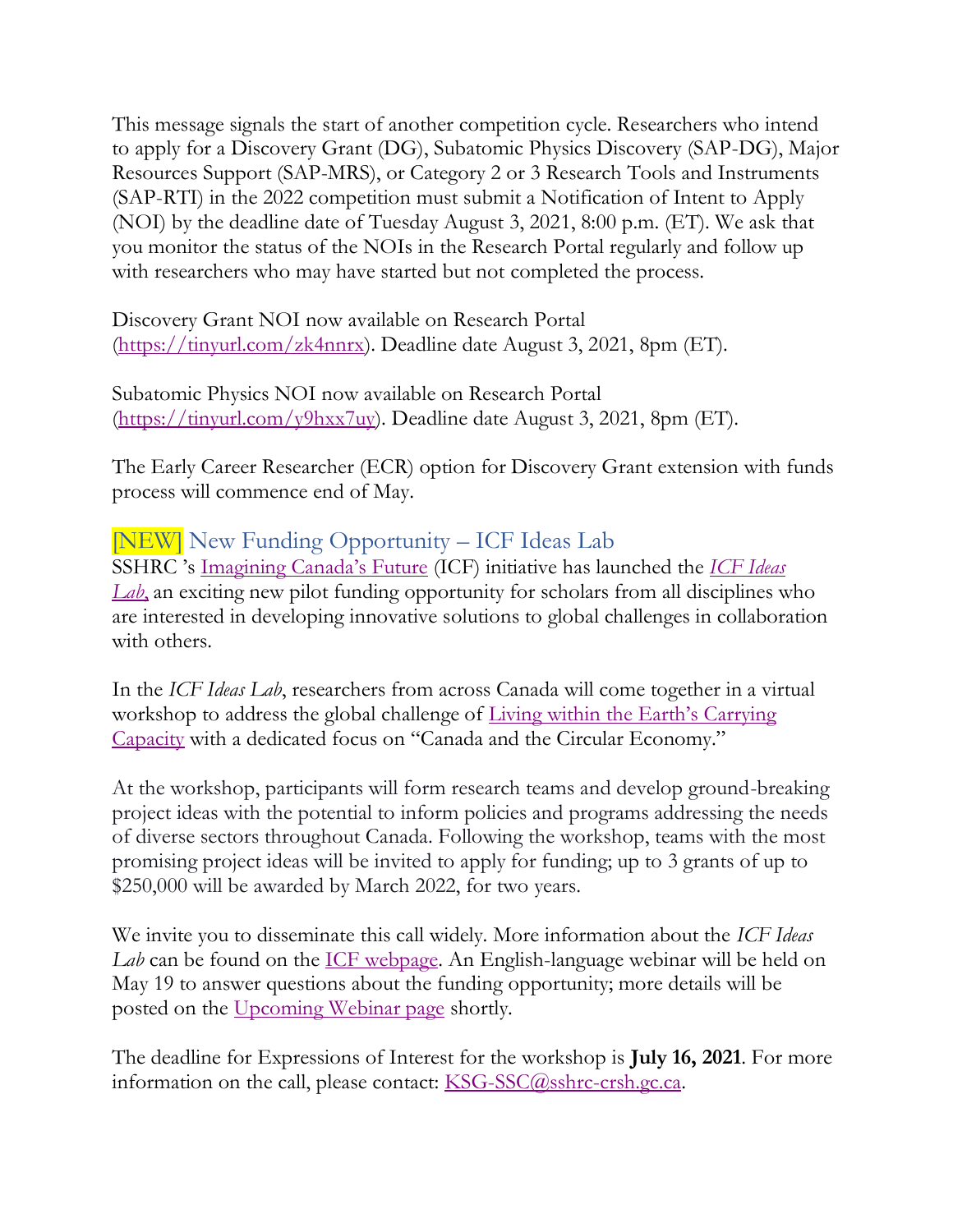[NEW] Significant Changes to US Grant Biosketch and Other Support Please pay special attention to the following **significant changes to the NIH Biosketch and Other Support guidelines** go into effect May 25, 2021 as outlined in [NOT-OD-21-073.](https://grants.nih.gov/grants/guide/notice-files/NOT-OD-21-073.html)

Please note for **Other Support** submissions that include **foreign activities and resources**, recipients are required to submit **copies of contracts, grants or any other agreement** specific to senior/key personnel foreign appointments and/or employment with a foreign institution as supporting documentation. If they are not in English, recipients must provide translated copies.

\*\*\*Note: New biosketch and other support formats **should be** used for all proposals, JIT and RPPR submissions on/after May 25, 2021. Proposals submitted without the new format on/after January 25, 2022 will be **withdrawn** by NIH.

#### **Biosketches**

- Biosketch Format website for the most up to date information: [grants.nih.gov/grants/forms/biosketch.htm](https://grants.nih.gov/grants/forms/biosketch.htm)
- FAQ [grants.nih.gov/faqs#/biosketches.htm](https://grants.nih.gov/faqs#/biosketches.htm)

#### **Other Support**

- Other Support website for the most up to date information: [grants.nih.gov/grants/forms/othersupport.htm](https://grants.nih.gov/grants/forms/othersupport.htm)
- FAQ: [grants.nih.gov/faqs#/...](https://grants.nih.gov/faqs#/other-support-and-foreign-components.htm)
- Foreign Appointments and Secondary Faculty Appointments are required sections of the new template

US federal granting agencies are streamlining application requirements and it is likely these changes will apply to all agencies.

For further information, please visit: [https://grants.nih.gov/grants/guide/notice](https://grants.nih.gov/grants/guide/notice-files/NOT-OD-21-073.html)[files/NOT-OD-21-073.html](https://grants.nih.gov/grants/guide/notice-files/NOT-OD-21-073.html)

[NEW] Fulbright Opportunities for Canadian Scholars for 22/23 academic year

Fulbright grants support research with colleagues across the U.S. for a **4 to 9 month** period. Applications are accepted through **November 15th, 2021**, and these opportunities are for a start date of **September 2022 or January 2023.**

See attached for more information.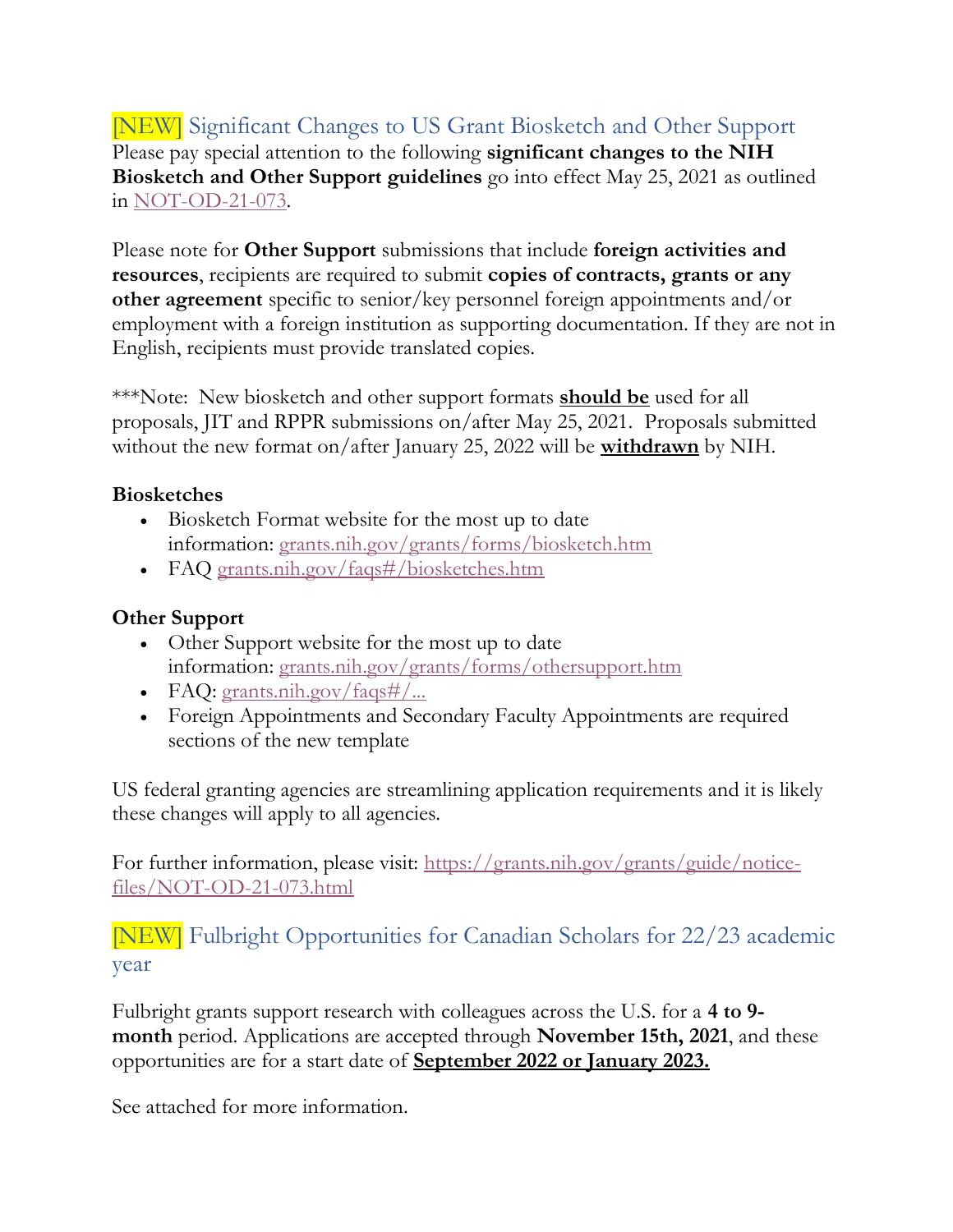# **ANNOUNCEMENTS**

[NEW] BHER Launches 2021-2022 Request for Proposals The Business + Higher Education Roundtable (BHER) has launched its 2021-2022 request for proposals: *Creating New WIL for Canada*.

BHER has set a goal of helping every student in Canada to get a work integrated learning opportunity during their first post-secondary diploma or degree, and they are seeking partners to help them achieve this goal. BHER is welcoming proposals from all regions of Canada, in either official language, and focused on any student or employer sub-group. BHER encourages applicants to consider submitting proposals in one or more of the following priority areas: Equity, diversity, and inclusion; rural, remote and northern communities; and entrepreneurship and small and medium sized enterprises.

A Q&A session will be hosted by BHER on June 3, 2021, from 1-2pm ET to answer any questions you may have about the request for proposals. You can register ahead of time [here.](https://docs.google.com/forms/d/e/1FAIpQLSfj7DS_KylyfgaYxZWyNx9EPwDT1KggMNBGZGGqT9GK4dzxKg/viewform)

Further information on submission requirements, along with the application form and budget template can be found through [this link.](https://bher.ca/partnerships/request-proposals) RFP submissions will close on June 15, 2021 at 11:59 pm (ET).

### [NEW] Federal Wide Assurance (FWA) Announcement

The University Research Ethics Board (UREB) has recently acquired a Federal Wide Assurance (FWA) and is also now registered as an Institutional Review Board (IRB) in the United States of America. Under the United States Department of Health and Human Services (DHHS) Code of Federal Regulations 45: Part 46 A Protection of Human Subjects [§46.103](https://www.ecfr.gov/cgi-bin/text-idx?m=05&d=17&y=2021&cd=20210524&submit=GO&SID=83cd09e1c0f5c6937cd9d7513160fc3f&node=pt45.1.46&pd=20180719#se45.1.46_1103) , every institution engaged in human subjects research supported or conducted by any United States Federal Department or Agency must have assurance of compliance approved by the United States Office for Human Research Protections (OHRP). The Assurance formalizes MSVU's commitment to protect human subjects.

OHRP Federal Wide Assurance (FWA) and Institutional Review Board (IRB) assurance have been obtained for the MSVU UREB as noted below (REB is the Canadian equivalent of IRB).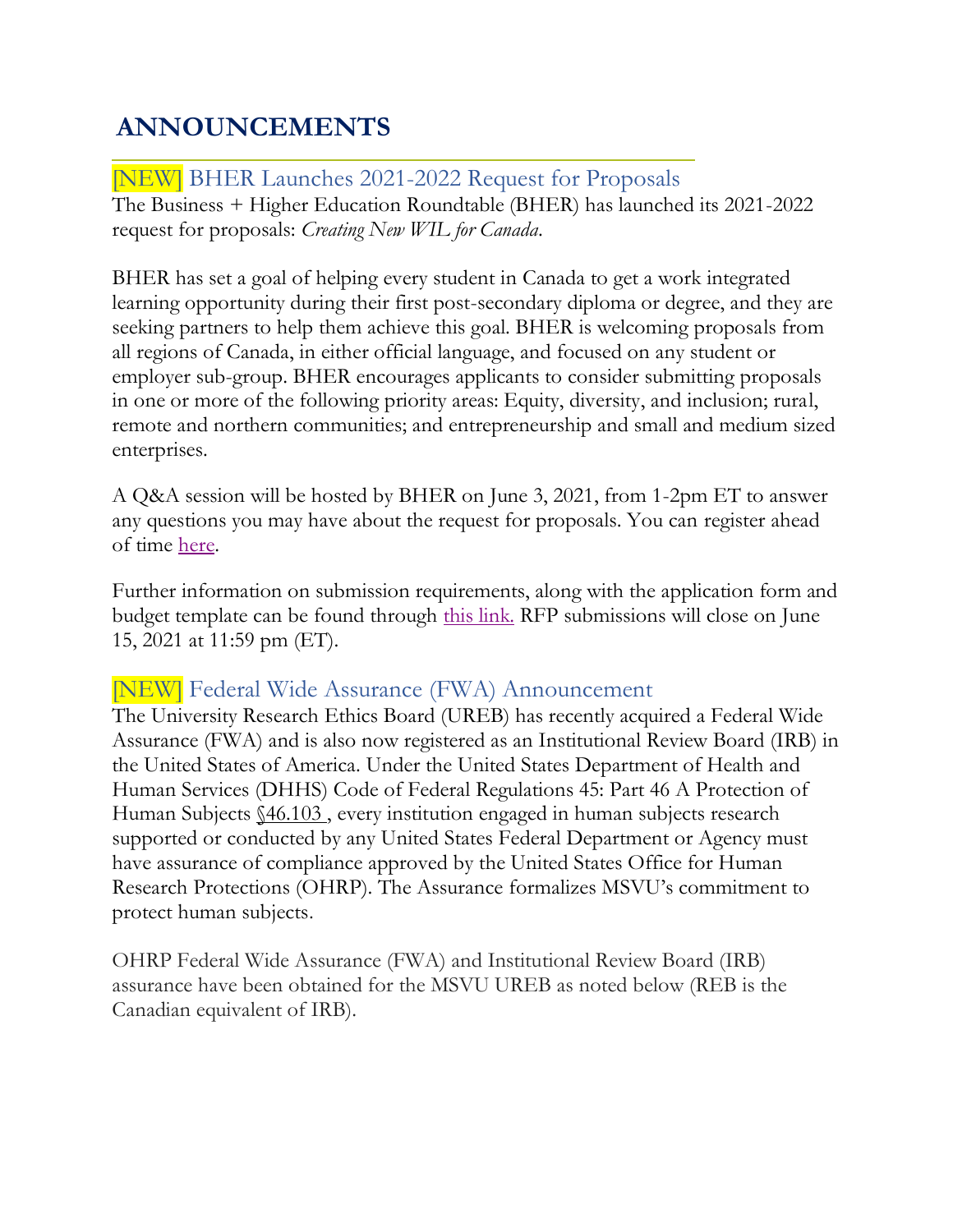|                                 | <b>Type of Assurance:</b> Federal Wide (see <b>Type of Assurance:</b> Institutional Review |
|---------------------------------|--------------------------------------------------------------------------------------------|
| details)                        | Board (see details)                                                                        |
| Policy Number: FWA00031225      | Policy Number: IRB00013058                                                                 |
| <b>Expiry Date:</b> May 5, 2026 | Expiry Date: April 13, 2024                                                                |

Under the FWA, all investigators submitting for DHHS-supported agency grants or contracts require education on the protection of human participants in research. Assurance that an appropriate course has been taken is needed for all renewals and new applications once a decision on funding has been reached by the agency (in other words, no course – no funds). This includes the Principal Investigator(s) (PI) and research team members. The following online course is recognized by MSVU as fulfilling this responsibility":

**[Course on Research Ethics \(CORE\) tutorial](http://tcps2core.ca/welcome)** for the Tri-Council Policy Statement: Ethical Conduct for Research Involving Humans (TCPS) This course is mandatory for all researchers, students and REB members who are involved with research with human participants or their data, as it provides a good foundation for ethical conduct in human participant research.

Other courses, some which **may** charge a fee, are available in the USA such as:

- NIH-supported Protection of Human Research Participants (PRHP) Online **[Training](https://phrptraining.com/)**
- HHS [Educational Resources for Investigators](https://www.hhs.gov/ohrp/sites/default/files/educational-resources-for-investigators.pdf)
- HHS [Human Research Protection Program Resources](https://www.hhs.gov/ohrp/education-and-outreach/human-research-protection-program-fundamentals/index.html)
- HHS [Online Education](https://www.hhs.gov/ohrp/education-and-outreach/online-education/index.html)
- CITI Program [Research, Ethics and Compliance Training](https://about.citiprogram.org/en/homepage/)

| For any questions regarding the use of the FWA or NIH funding, please contact: |
|--------------------------------------------------------------------------------|
|--------------------------------------------------------------------------------|

For more information, please visit our website à [Research Ethics \(msvu.ca\)](https://www.msvu.ca/research-at-the-mount/research-ethics/)

### [NEW] CIHR Delegates Update from Dr. Derek Fisher

As the University Delegate to CIHR for MSVU, I am pleased to bring you updates from the monthly delegate meetings. Below is a summary of some of the major CIHR news from the May meeting.

• The Tri-Agency introduced a new [interdisciplinary peer review committee.](https://cihr-irsc.gc.ca/e/52470.html) This provides an option for researchers working in interdisciplinary research to have their grant applications reviewed by this new interdisciplinary peer review committee with expertise from across the social sciences, humanities, natural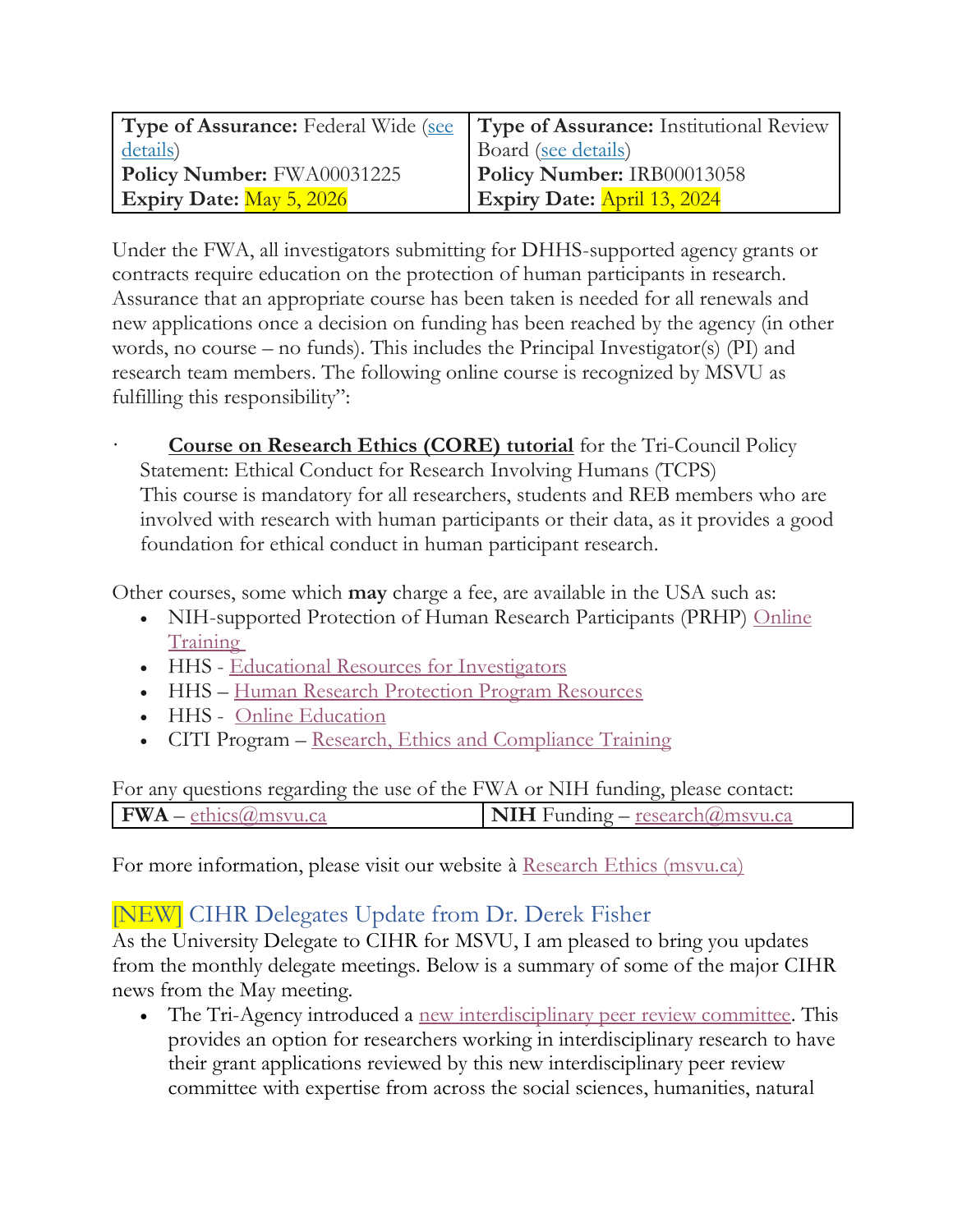sciences, engineering, and health sciences. For CIHR, the use of this new peer review committee will begin for the CIHR Fall 2021 Project Grant competition.

- CIHR is working towards implementing the Applicant CV, which is an option for co-applicants primarily aimed at knowledge users, non-academics, Indigenous organizations, and international applicants. Unless otherwise noted in the funding opportunity, these applicants may choose to submit the CIHR Biosketch CV or the Applicant Profile CV, regardless of their role within the application. Canadian academic (independent) researchers must continue using the CIHR Biosketch CCV template.
- In the most recent federal budget CIHR received \$20 million (over 5 years) to support a National Institute for Women's Health Research that will advance a coordinated research program that addresses under researched and highpriority areas of women's health.

If you would like to discuss these more, or to provide feedback you would like me to bring to CIHR, please feel free to reach out or attend one of the monthly drop-in sessions I will be holding.

### [NEW] Call for Expressions of Interest to contribute to and participate in CAN BON Workshop

We would like to inform you of the new call for Expressions of Interest to participate in a workshop to identify initiatives, data and resources that could contribute to and guide the establishment of a potential Canadian Biodiversity Observation Network (CAN BON): [CAN BON workshop.](https://can01.safelinks.protection.outlook.com/?url=https%3A%2F%2Fcompetitions2.nserc-crsng.gc.ca%2Fsites%2F500021%2F993%2FHome.aspx&data=04%7C01%7CChantal.Thauvette%40NSERC-CRSNG.GC.CA%7C72a5f7bf57864e744f2508d910b28375%7Cfbef079820e34be7bdc8372032610f65%7C1%7C0%7C637559181154352312%7CUnknown%7CTWFpbGZsb3d8eyJWIjoiMC4wLjAwMDAiLCJQIjoiV2luMzIiLCJBTiI6Ik1haWwiLCJXVCI6Mn0%3D%7C1000&sdata=spfSD6zYYMu3zEnQ9HLSG2GZt0x7TnFyb%2B4Bp2ffgrs%3D&reserved=0)

### [NEW] Open Grants: A Repository for Researchers to Deposit and Read Grant Applications

An increasing number of researchers are sharing their grant proposals openly. They do this to open up science so that all stages of the process can benefit from better interaction and communication and to provide examples for early career scientists writing grants. Check out **OpenGrants**, a repository for researchers to deposit their grant applications (both funded and unfunded) as examples for other researchers.

### New Research Resources Video

Check out the new video on Research Procurement presented by Melanie McIsaac, Manager, Procurement Services, on the Research Resources SharePoint page. View the video [here.](https://msvuhfx.sharepoint.com/:v:/r/sites/myMount/MSVUResearchResources/Documents/Financial%20Resources/Procurement%20(Resource%20Video).mp4?csf=1&web=1&e=q3tOTC)

# **MSVU RESEARCH ACHIEVEMENTS**